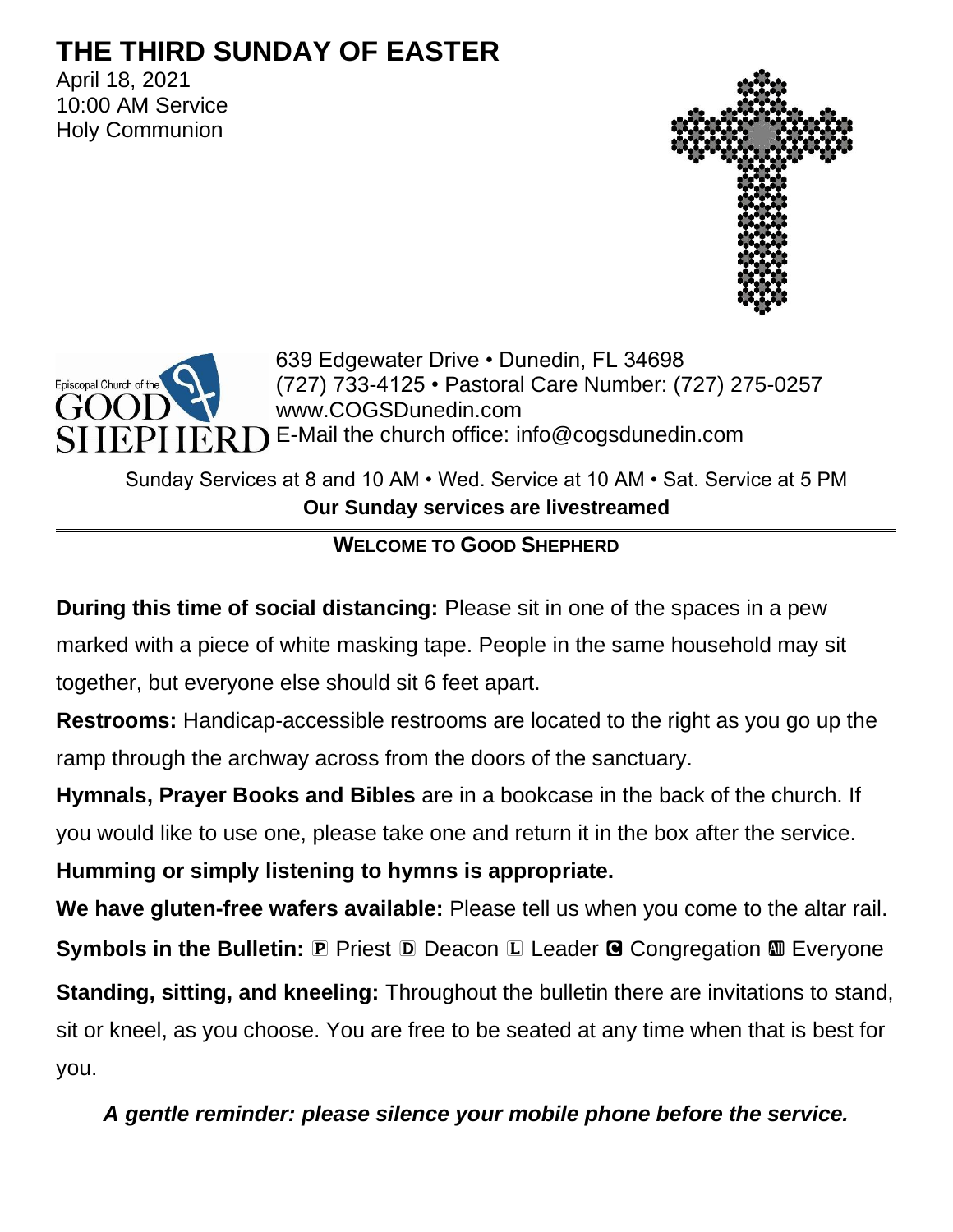### **GATHERING FOR WORSHIP**

**PRELUDE** *All Creatures of Our God and King* Randall DeBruyn

*Symbols in the Bulletin:* P Priest, D Deacon, **G** Congregation, L Leader

**WELCOME AND ANNOUNCEMENTS**

**THE OPENING ACCLAMATION**

P Alleluia! Christ is risen! C The Lord is risen indeed! Alleluia!

**THE GATHERING HYMN Christ Is Alive!** And **H.** 182 vs 1,5

C *Christ is alive! Let Christians sing. His cross stands empty to the sky. Let streets and homes with praises ring. His love in death shall never die.*

*Christ is alive! His Spirit burns through this and every future age, till all creation lives and learns his joy, his justice, love, and praise.*

## **THE COLLECT OF THE DAY**

P The Lord be with you.

## C **And also with you.**

P Let us pray… O God, whose blessed Son made himself known to his disciples in the breaking of bread: Open the eyes of our faith, that we may behold him in all his redeeming work; who lives and reigns with you, in the unity of the Holy Spirit, one God, now and for ever.

C **Amen**.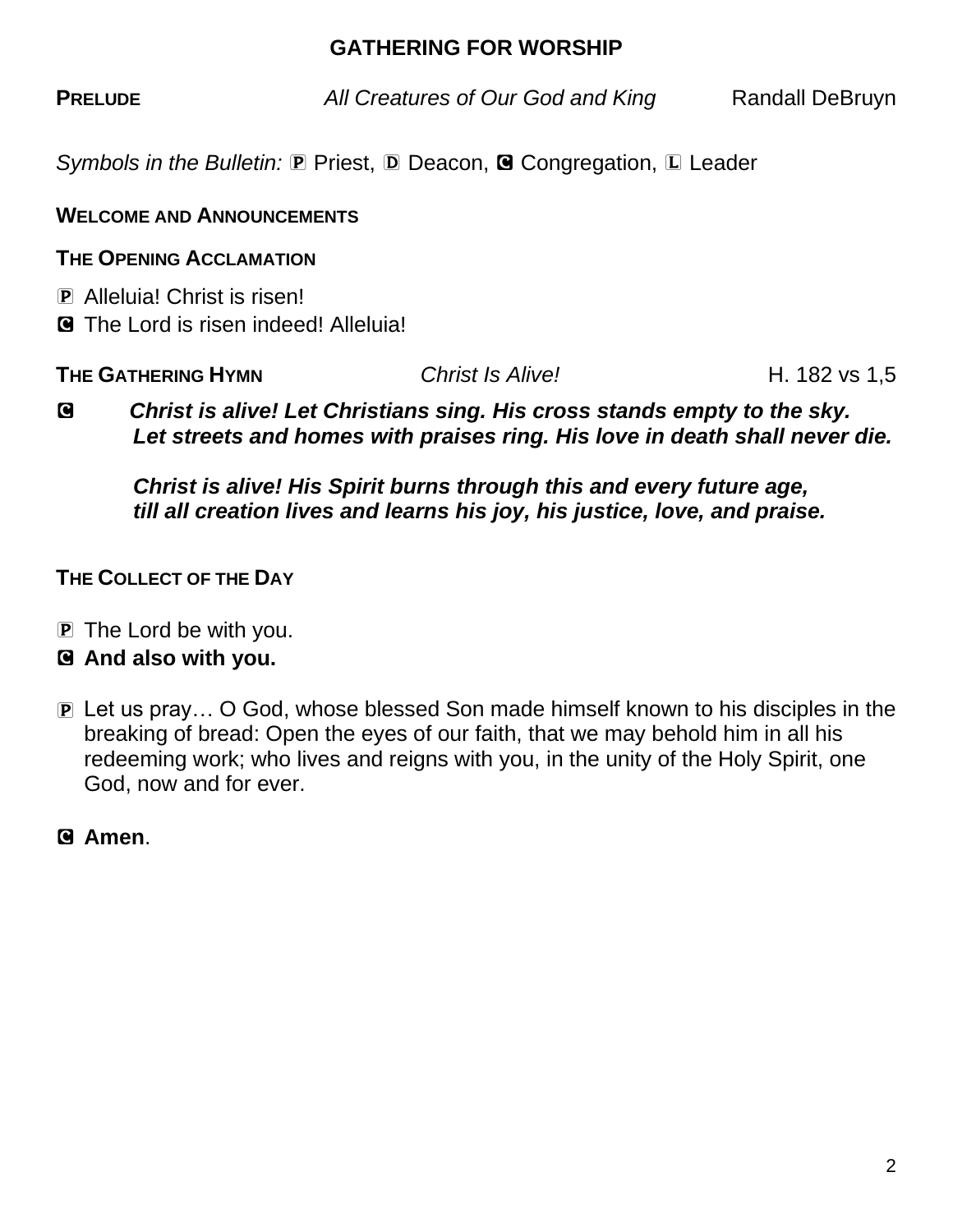#### **WORD OF GOD**

**THE READINGS:** Acts 3:12-19 • Psalm 4 • 1 John 3:1-7 • Luke 24:36b-48

#### **The First Reading:**

L *The First Reading is taken from Acts, chapter 3…*

Peter addressed the people, "You Israelites, why do you wonder at this, or why do you stare at us, as though by our own power or piety we had made him walk? The God of Abraham, the God of Isaac, and the God of Jacob, the God of our ancestors has glorified his servant Jesus, whom you handed over and rejected in the presence of Pilate, though he had decided to release him.

But you rejected the Holy and Righteous One and asked to have a murderer given to you, and you killed the Author of life, whom God raised from the dead. To this we are witnesses.

And by faith in his name, his name itself has made this man strong, whom you see and know; and the faith that is through Jesus has given him this perfect health in the presence of all of you.

"And now, friends, I know that you acted in ignorance, as did also your rulers. In this way God fulfilled what he had foretold through all the prophets, that his Messiah would suffer. Repent therefore, and turn to God so that your sins may be wiped out."

L The Word of the Lord.

#### C **Thanks be to God.**

**Metrical Psalm 4** *ITune: The Kingdom Come* **H** 615 vs 1-4

*O God, defender of my cause, Have mercy, hear my plea. You set me free when most hard pressed; I call, O answer me.*

*"How long will you dishonor me, You creatures of the dust, And worship gods that cannot speak And in false idols trust?"*

*The faithful know God does great deeds; I call and God will hear. Speak to your heart in secret, then, Sin not, but stand in fear.*

*Now pay the sacrifice required And trust in God's great might; While many seek for better times, Lord, let us see your light.*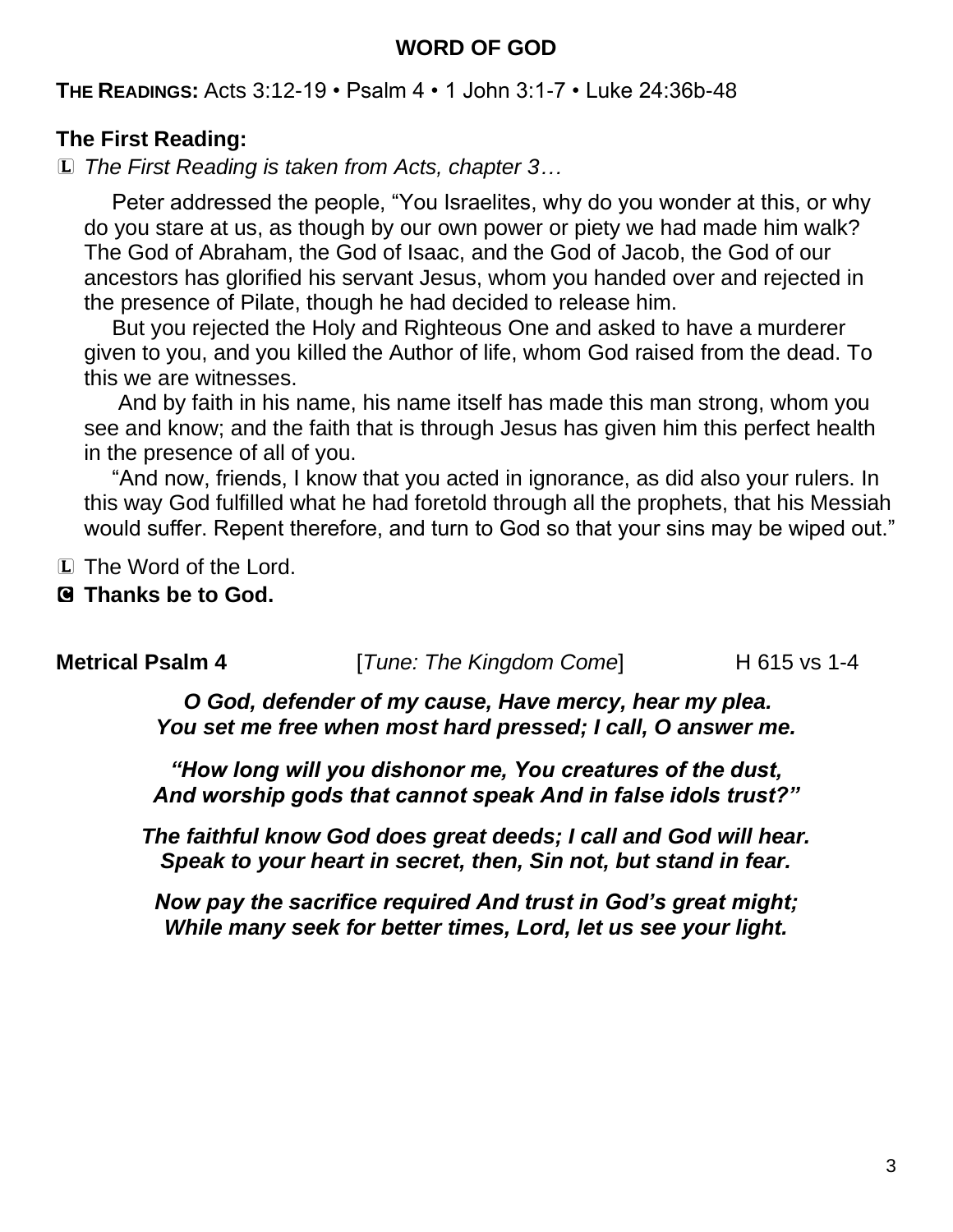### **The Second Reading:**

L *The Second Reading is taken from 1 John, chapter 3…*

See what love the Father has given us, that we should be called children of God; and that is what we are. The reason the world does not know us is that it did not know him. Beloved, we are God's children now; what we will be has not yet been revealed. What we do know is this: when he is revealed, we will be like him, for we will see him as he is. And all who have this hope in him purify themselves, just as he is pure.

Everyone who commits sin is guilty of lawlessness; sin is lawlessness. You know that he was revealed to take away sins, and in him there is no sin. No one who abides in him sins; no one who sins has either seen him or known him. Little children, let no one deceive you. Everyone who does what is right is righteous, just as he is righteous.

L The Word of the Lord.

C **Thanks be to God.**

**THE GOSPEL ACCLAMATION** *Celtic Alleluia*

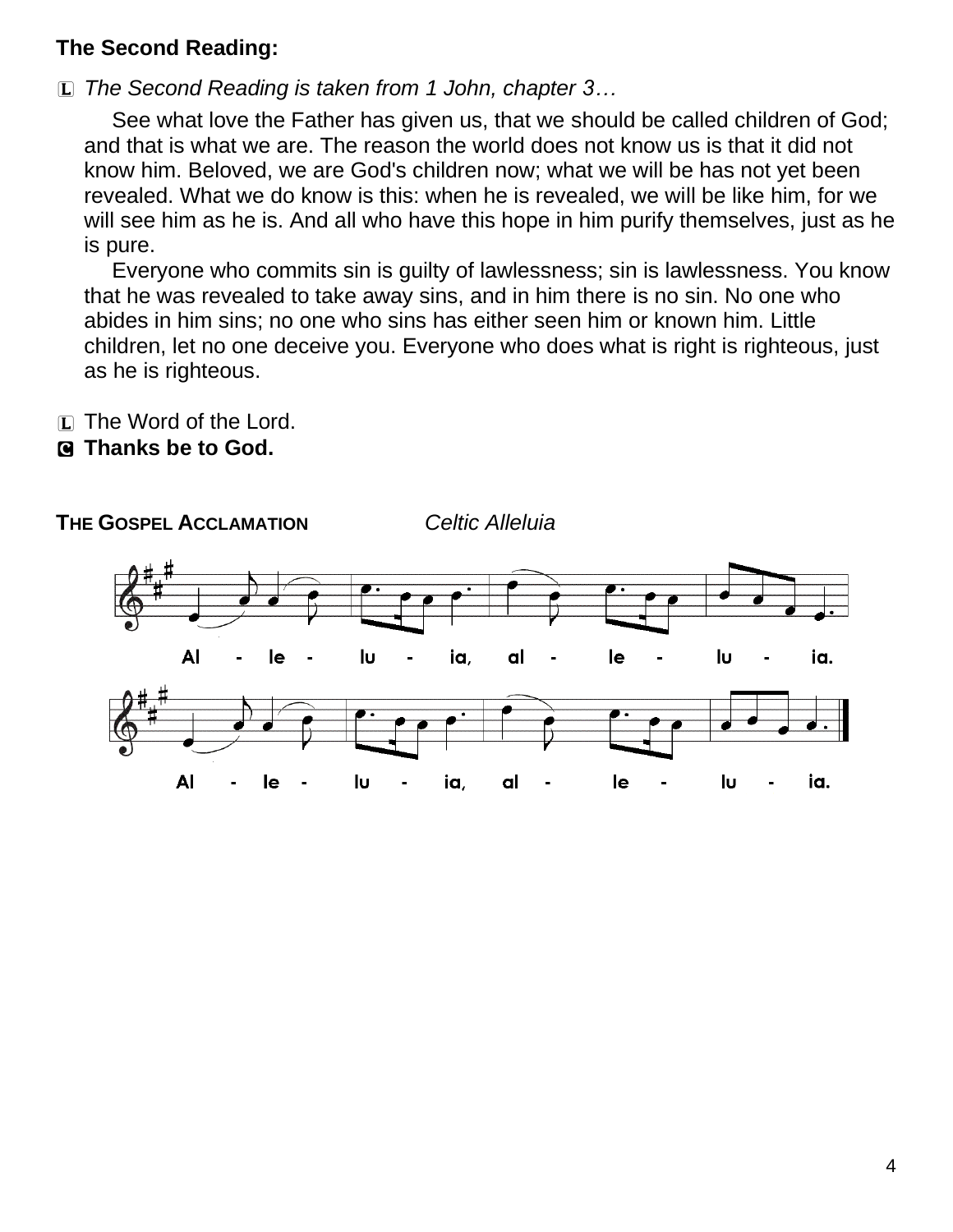# **The Gospel**

D The Holy Gospel of our Lord Jesus Christ according to Luke.

# C **Glory to you, Lord Christ.**

D Jesus himself stood among the disciples and said to them, "Peace be with you." They were startled and terrified, and thought that they were seeing a ghost. He said to them, "Why are you frightened, and why do doubts arise in your hearts? Look at my hands and my feet; see that it is I myself. Touch me and see; for a ghost does not have flesh and bones as you see that I have." And when he had said this, he showed them his hands and his feet. While in their joy they were disbelieving and still wondering, he said to them, "Have you anything here to eat?" They gave him a piece of broiled fish, and he took it and ate in their presence.

Then he said to them, "These are my words that I spoke to you while I was still with you—that everything written about me in the law of Moses, the prophets, and the psalms must be fulfilled." Then he opened their minds to understand the scriptures, and he said to them, "Thus it is written, that the Messiah is to suffer and to rise from the dead on the third day, and that repentance and forgiveness of sins is to be proclaimed in his name to all nations, beginning from Jerusalem. You are witnesses of these things.

D The Gospel of the Lord.

C **Praise to you, Lord Christ.**

**SERMON** Michael Durning

## **THE NICENE CREED**

C **We believe in one God, the Father, the Almighty, maker of heaven and earth, of all that is, seen and unseen.** 

**We believe in one Lord, Jesus Christ, the only Son of God, eternally begotten of the Father, God from God, Light from Light, true God from true God, begotten, not made, of one Being with the Father. Through him all things were made. For us and for our salvation he came down from heaven: by the power of the Holy Spirit he became incarnate from the Virgin Mary, and was made man. For our sake he was crucified under Pontius Pilate; he suffered death and was buried. On the third day he rose again in accordance with the Scriptures; he ascended into heaven and is seated at the right hand of the Father. He will come again in glory to judge the living and the dead, and his kingdom will have no end.**

**We believe in the Holy Spirit, the Lord, the giver of life, who proceeds from the Father and the Son. With the Father and the Son he is worshiped and glorified. He has spoken through the Prophets. We believe in one holy catholic and apostolic Church. We acknowledge one baptism for the forgiveness of sins. We look for the resurrection of the dead, and the life of the world to come. Amen.**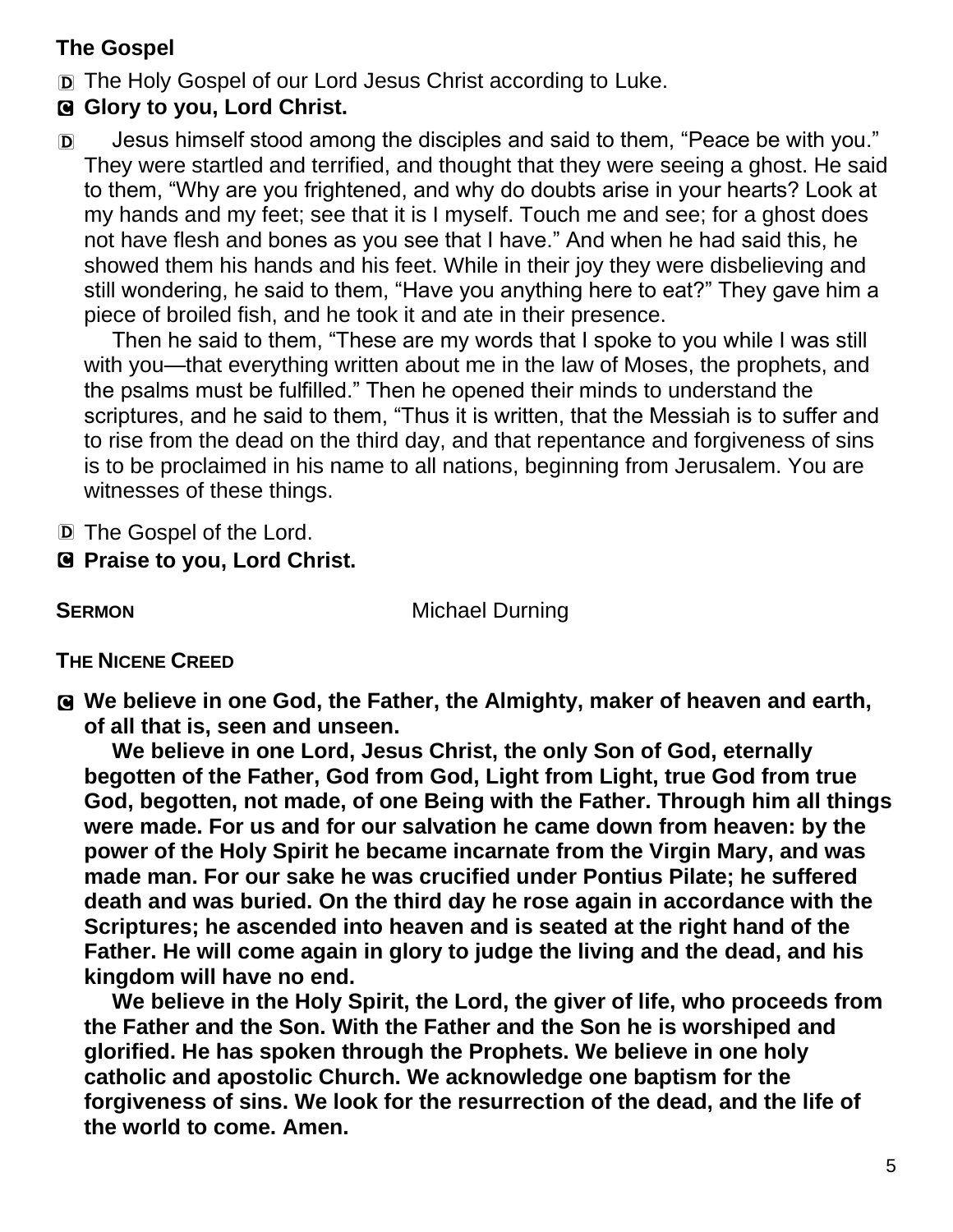### **PRAYERS OF THE PEOPLE**

- D Rejoicing in the mighty acts of God who has delivered all people from sin and death through the resurrection of Jesus Christ, let us lift our voices and pray.
	- L Risen Lord, we pray for your Church, that it may continue your work of reconciling all people to God; for our clergy and our bishops; for the many lay people who serve the church and serve others through the church.
	- C **We pray for all gathered here in worship and prayer, here and around the world.**
	- L Risen Lord, we pray that the joy of Easter may ever grow within us and the nations and peoples of the world, that the powers that oppress and destroy may cease.
	- C **We pray that a passion for justice, peace, and the common good will fill each of our hearts, and for the Spirit to guide us in lives of active faith.**
	- L Risen Lord, we pray for those who are sick, those who suffer, and those who struggle, [especially for… *add names from notebook*]. Please name those on your heart, silently or aloud. [*Leave time…*] Comfort, restore and heal them.
	- C **We pray that the troubles facing us will teach us that we endure nothing alone, but that you are always present, creating, redeeming and sustaining us every step of our journey through life.**
	- L Risen Lord, we give thanks for the multitude of gifts you shower upon us, for the beauty of this home you have created for us, and especially for the flowers given today to your glory, and for the birthdays this week, Rhiannon Sharpe, Barbara Colacicco, Laura McGary, Dot Bourdon, and for those celebrating anniversaries this week, Frank & Sandy Kneen, and for the blessings of this life, and for the blessings of this life, Grant us a sense of joy and wonder in all your works.
	- C **We give thanks for our lives and the lives of our families, friendships, and neighbors near and far, and praise you for your mercy and care for us.**
	- L Risen Lord, we pray for those who have died, [especially for… *add names from notebook.*] Please name those on your heart, silently or aloud. [*Leave time…*] May the hope born of Easter give both them and us peace, acceptance and renewal.
	- C **Heavenly Father, grant that all who now celebrate these joyful holy days here on earth may praise you forever, with all the angels and saints in heaven. We ask this through your risen Son, Jesus Christ our Lord. Amen.**

# **THE GREETING OF PEACE**

- **P** The peace of the Lord be always with you.
- C **And also with you.** (*All may greet one another in the name of the Lord.*)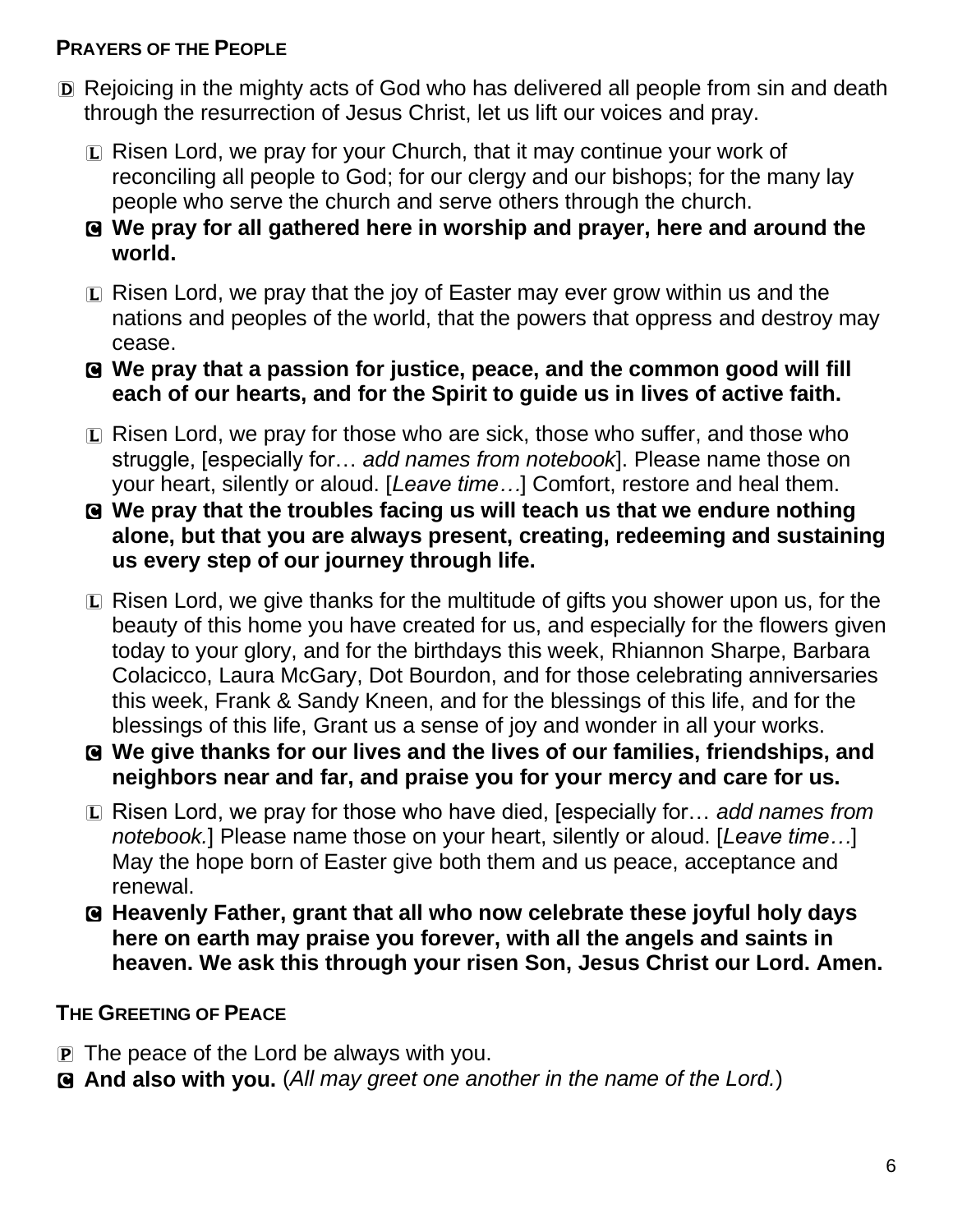# **THE HOLY COMMUNION**

## **OFFERTORY SENTENCE**

D Yours, O Lord, is the greatness, the power, the glory, the victory, and the majesty. For everything in heaven and on earth is yours. Yours, O Lord, is the kingdom, and you are exalted as head over all. Bring your tithes, gifts and offerings with a heart full of gladness.

**OFFERTORY** *Loaves Were Broken, Words Were Spoken* Sacred Harp

Julian Guini, soloist

### **PRESENTATION**

D We gladly present the fruits of our lives to the God who creates us, redeems us and sustains us. May we have the grace to use them to heal God's world.

**PRESENTATION HYMN** *Were the Whole Realm of Nature Mine* 474, vs. 4

*Were the whole realm of nature mine, that were an offering far too small; love so amazing, so divine, demands my soul, my life, my all.*

**THE GREAT THANKSGIVING:** Eucharistic Prayer A

- P The Lord be with you.
- C **And also with you.**
- P Lift up your hearts.
- C **We lift them to the Lord.**
- P Let us give thanks to the Lord our God.
- C **It is right to give him thanks and praise.**
- P It is right, and a good and joyful thing, always and everywhere to give thanks to you, Father Almighty, Creator of heaven and earth. But chiefly are we bound to praise you for the glorious resurrection of your Son Jesus Christ our Lord; for he is the true Paschal Lamb, who was sacrificed for us, and has taken away the sin of the world. By his death he has destroyed death, and by his rising to life again he has won for us everlasting life. Therefore, we praise you, joining our voices with Angels and Archangels and with all the company of heaven, who for ever sing this hymn to proclaim the glory of your Name:

| A Holy, holy, holy Lord, God of power and might, | S. 129 |
|--------------------------------------------------|--------|
| heaven and earth are full of your glory.         |        |
| Hosanna in the highest.                          |        |
| Blessed is he who comes in the name of the Lord. |        |
| Hosanna in the highest.                          |        |
| [Please stand or kneel, as you choose.]          |        |
|                                                  |        |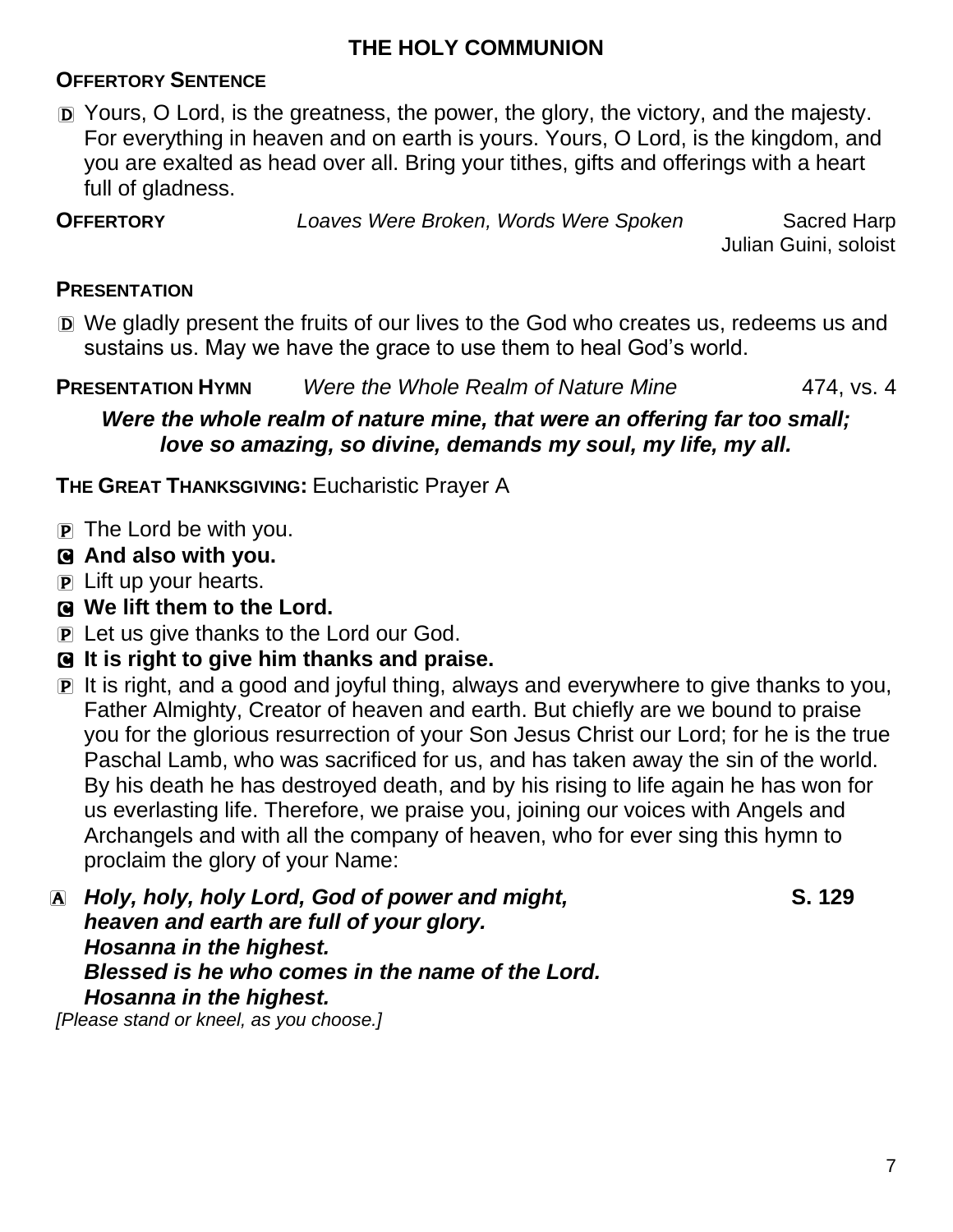P Holy and gracious Father: In your infinite love you made us for yourself, and, when we had fallen into sin and become subject to evil and death, you, in your mercy, sent Jesus Christ, your only and eternal Son, to share our human nature, to live and die as one of us, to reconcile us to you, the God and Father of all.

He stretched out his arms upon the cross, and offered himself, in obedience to your will, a perfect sacrifice for the whole world.

On the night he was handed over to suffering and death, our Lord Jesus Christ took bread; and when he had given thanks to you, he broke it, and gave it to his disciples, and said, "Take, eat: This is my Body, which is given for you. Do this for the remembrance of me."

P After supper he took the cup of wine; and when he had given thanks, he gave it to them, and said, "Drink this, all of you: This is my Blood of the new Covenant, which is shed for you and for many for the forgiveness of sins. Whenever you drink it, do this for the remembrance of me." Therefore we proclaim the mystery of faith:

### C **Christ has died. Christ is risen. Christ will come again.**

P We celebrate the memorial of our redemption, O Father, in this sacrifice of praise and thanksgiving. Recalling his death, resurrection, and ascension, we offer you these gifts.

P Sanctify them by your Holy Spirit to be for your people the Body and Blood of your Son, the holy food and drink of new and unending life in him. Sanctify us also that we may faithfully receive this holy Sacrament, and serve you in unity, constancy, and peace; and at the last day bring us with all your saints into the joy of your eternal kingdom.

All this we ask through your Son Jesus Christ: By him, and with him, and in him, in the unity of the Holy Spirit all honor and glory is yours, Almighty Father, now and for ever.



**图 Amen.**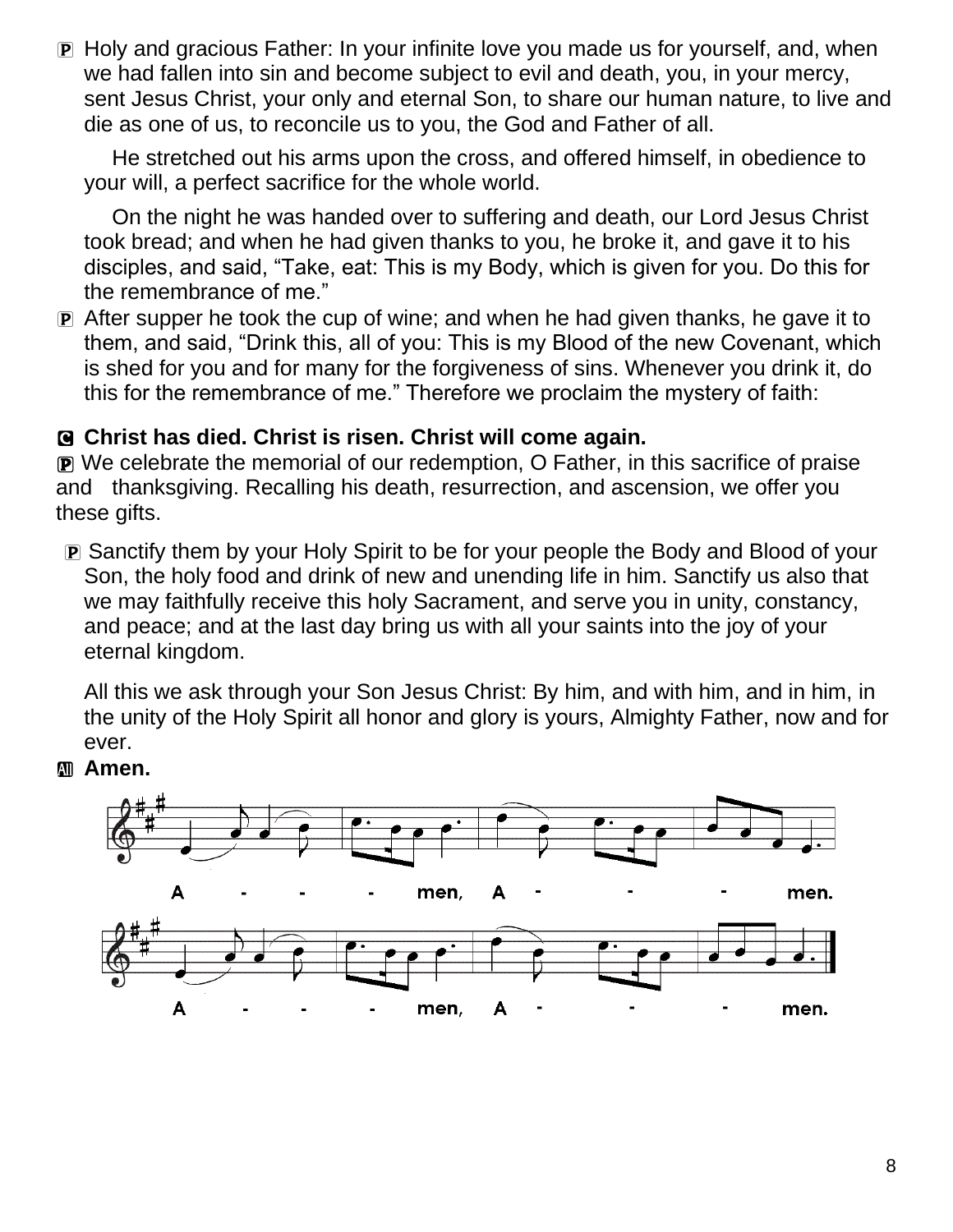### **THE LORD'S PRAYER**

- P And now as our Savior Christ has taught us, we are bold to say,
- a **Our Father, who art in heaven, hallowed be thy Name, thy kingdom come, thy will be done, on earth as it is in heaven. Give us this day our daily bread. And forgive us our trespasses, as we forgive those who trespass against us. And lead us not into temptation, but deliver us from evil. For thine is the kingdom, and the power, and the glory, for ever and ever. Amen.**

### **THE BREAKING OF THE BREAD**

P Be known to us, Lord Jesus, in the breaking of the Bread.

### C **We come with joy to meet our Lord.**

P The Gifts of God for the People of God. Take them in remembrance that Christ died for you, and feed on him in your hearts by faith, with thanksgiving.

**THE CHANT** *Sing, Praise and Bless the Lord*

*Sing, praise and bless the Lord. Sing, praise and bless the Lord. Peoples! Nations! Alleluia!*

## **THE PRAYER AFTER COMMUNION**

- $\mathbf{P}$  Let us pray...
- C **God of abundance, you have fed us with the bread of life and cup of salvation; you have united us with Christ and one another; and you have made us one with all your people in heaven and on earth. Now send us forth in the power of your Spirit, that we may proclaim your redeeming love to the world and continue for ever in the risen life of Christ our Savior. Amen.**

## **THE BLESSING**

- P The blessing of God Almighty, the Father, the Son, and the Holy Spirit, be upon you and remain with you for ever.
- C **Amen.**

**THE SENDING HYMN** *He is Risen, He is Risen!* H 180 vs 1, 4

*He is risen, he is risen! Tell it out with joyful voice: he has burst his three days' prison; let the whole wide earth rejoice: death is conquered, we are free, Christ has won the victory.*

*He is risen, he is risen! He hath opened heaven's gate: we are free from sin's dark prison, risen to a holier state; and a brighter Easter beam on our longing eyes shall stream.*